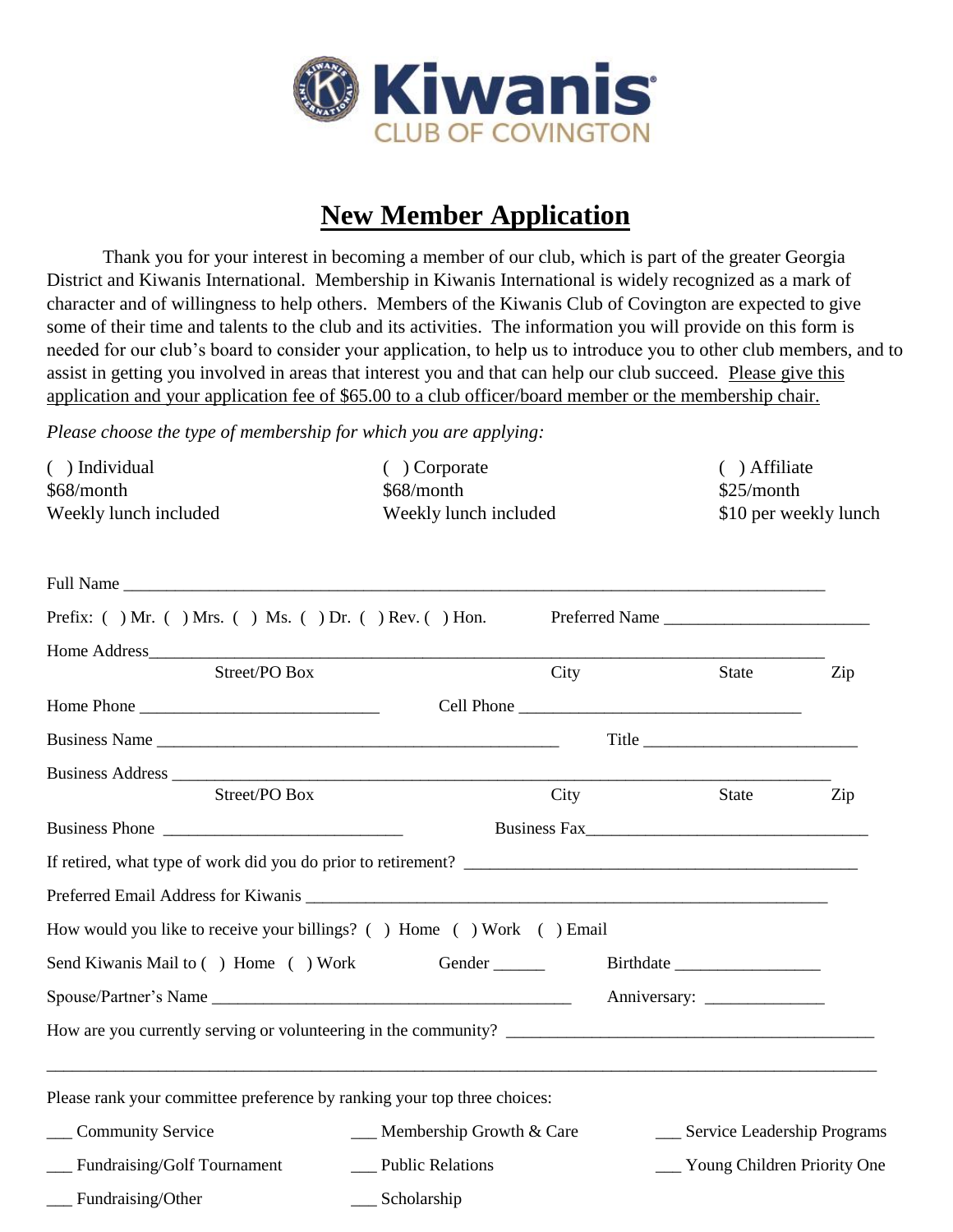| Were you a member of a Kiwanis Service Leadership Program? () Yes () No                                    | Are you a Kiwanis Life Member? () Yes () No If yes, what is your Life Member Number?                                        |
|------------------------------------------------------------------------------------------------------------|-----------------------------------------------------------------------------------------------------------------------------|
|                                                                                                            |                                                                                                                             |
| If so, which SLP? (please select all that apply) ( ) Circle K ( ) Key Club ( ) Builders Club ( ) K-Kids    |                                                                                                                             |
| Please enter the code for your highest level of education ______                                           |                                                                                                                             |
| Grade School<br>1.                                                                                         | 5. Bachelor's Degree                                                                                                        |
| 2. High School                                                                                             | 6. Master's Degree                                                                                                          |
| 3. Tech/Business School                                                                                    | 7. Professional Degree                                                                                                      |
| 4. Associate's Degree                                                                                      |                                                                                                                             |
| Please enter the code that best describes your primary employment ____                                     |                                                                                                                             |
| 1. Agriculture/Forestry/Fishing                                                                            | 12. Manufacturing (Heavy)                                                                                                   |
| 2. Banking/Finance/Insurance                                                                               | 13. Manufacturing (Light)                                                                                                   |
| 3. Communications/Media/Marketing                                                                          | 14. Medical                                                                                                                 |
| Construction<br>4.                                                                                         | 15. Non-Profit                                                                                                              |
| Education<br>5.                                                                                            | 16. Real Estate                                                                                                             |
| 6. Funeral/Death Services                                                                                  | 17. Religion                                                                                                                |
| 7. Government/Public Administration                                                                        | 18. Retail                                                                                                                  |
| 8. Hospitality/Food Services                                                                               | 19. Science                                                                                                                 |
| 9. IT/Tech<br>10. Legal                                                                                    | 20. Transportation/Warehousing<br>21. Wholesale                                                                             |
| 11. Maintenance                                                                                            | 22. Other                                                                                                                   |
|                                                                                                            |                                                                                                                             |
| Please enter code that best describes your title ______                                                    |                                                                                                                             |
| 1. Elected                                                                                                 | 6. Retired                                                                                                                  |
| 2. Freelance/Contract                                                                                      | Sales<br>7.                                                                                                                 |
| 3. Management                                                                                              | 8. Support/Administrative                                                                                                   |
| Partner/Owner<br>4.                                                                                        | 9. Technical                                                                                                                |
| Professional<br>5.                                                                                         | 10. Other                                                                                                                   |
|                                                                                                            | By completing this application for membership, I agree to conform to the bylaws of the club and comply with the obligations |
| of membership, including memberships dues and fees.                                                        |                                                                                                                             |
|                                                                                                            |                                                                                                                             |
|                                                                                                            | <b>New Member Sponsor</b>                                                                                                   |
| To the Board of Directors of the Kiwanis Club of Covington, I take pride in proposing the above-applicant, |                                                                                                                             |
|                                                                                                            |                                                                                                                             |
|                                                                                                            | active member of this club, I have confidence that this individual will become a valuable member of the Kiwanis family.     |
| Sponsor Name                                                                                               |                                                                                                                             |
|                                                                                                            |                                                                                                                             |
|                                                                                                            |                                                                                                                             |
|                                                                                                            |                                                                                                                             |
|                                                                                                            | <b>Elected to Membership by Board of Directors</b>                                                                          |
|                                                                                                            |                                                                                                                             |